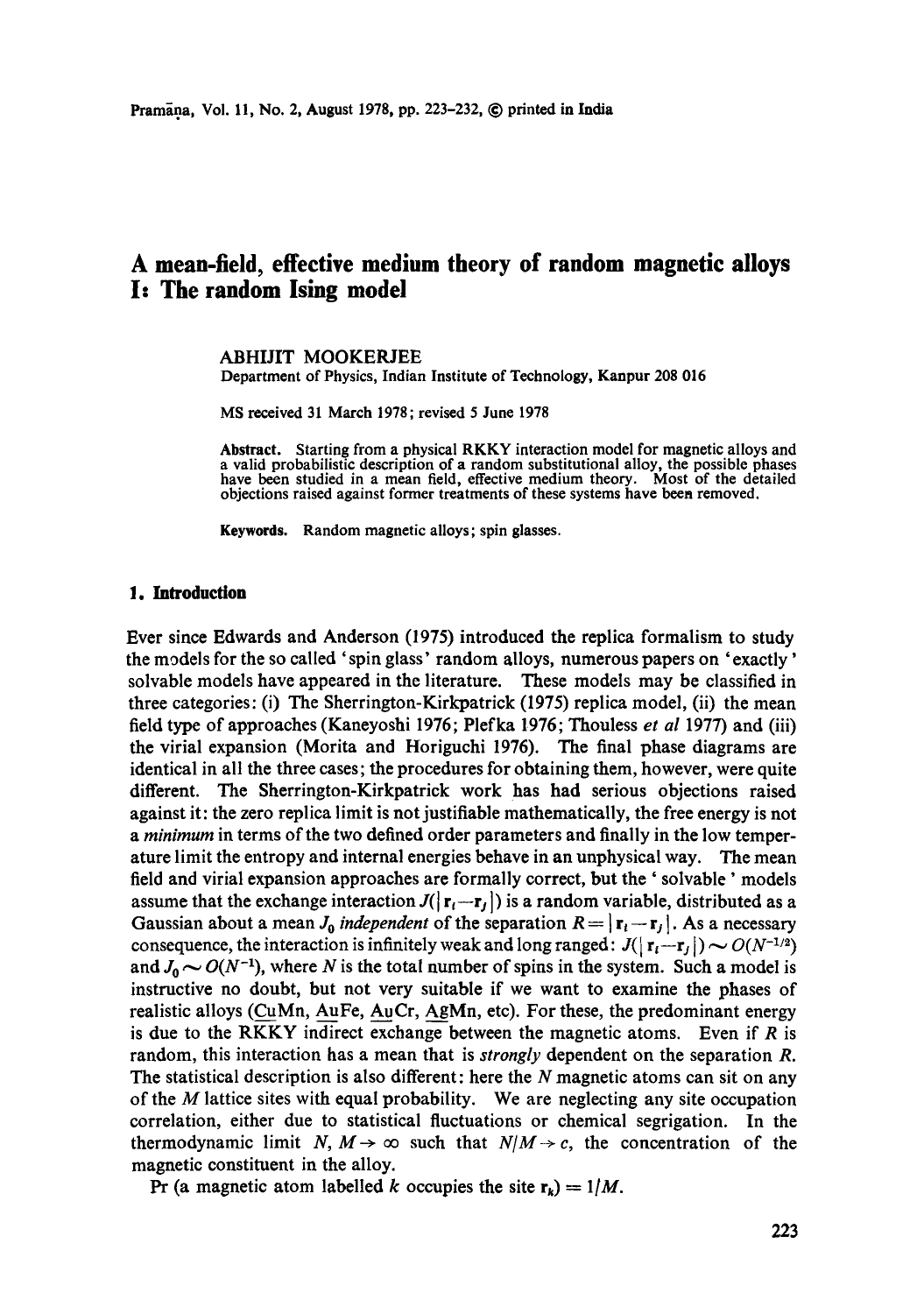## 224 *Abhijit Mookerjee*

Pr (a site  $r_k$  is occupied by any one magnetic atom) =  $N/M \rightarrow c$ .

There can be  $\sim M^N$  possible random configurations all equally probable. Such a statistical description is far cry from the Gaussian distribution for the  $J_s$ .

The virial expansion is valid either at low concentrations or very high temperatures (Larkin and Khmelmitskii 1970) or when  $J \sim 0$  ( $N^{-1/2}$ ). We are here interested in low temperatures, all concentration ranges and a realistic RKKY interaction. The virial expansion is no longer valid in the entire region of the phase space we are interested in.

The purpose of this paper is to examine this more realistic model using physical RKKY interactions and a physical statistical description. The results may look similar to the earlier works, but the procedure has certain distinctive features of its own. The ideas behind these new features are non-trivial and essential if we are to go beyond the simple assumptions of the exactly solvable models and apply our theory to more realistic situations.

# **2. The effective medium and local magnetisation**

Let us begin by studying the spin  $\frac{1}{2}$ , classical Ising model. Generalisations to general spins and the Heisenberg models are straightforward and will be reported in a subsequent communication. The Hamiltonian is given by

$$
\mathbf{H} = -\frac{1}{2} \sum_{\mathbf{r}_j \neq \mathbf{r}_i} \sum_{\mathbf{r}_j \neq \mathbf{r}_i} J(|\mathbf{r}_i - \mathbf{r}_j|) \mathbf{S}_i \mathbf{S}_j
$$
  

$$
J(R) = [A \cos(2k_F R)]/(2k_F R)^3
$$
 (1)

 $r_k$  denotes the position of the kth magnetic atom,  $\{S_k\}$  are the classical spin operators with eigenvalues  $\pm$  1. The partition function is

$$
Z(\lbrace \mathbf{r}_k \rbrace) = \mathrm{Tr}_{\lbrace S_k \rbrace} \exp \left( \frac{1}{2} \beta \sum_{i} \sum_{j} J(|\mathbf{r}_i - \mathbf{r}_j|) \mathbf{S}_i \mathbf{S}_j \right). \tag{2}
$$

The trace is taken over all possible spin configurations. The partition function remains a function of the random configurations of the magnetic ions. At this stage no random averaging is taken.

As it stands, the trace cannot be exactly taken. We shall introduce here a singlesite 'mean field' approximation, by replacing all operator products AB by  $A \langle B \rangle + \langle A \rangle B - \langle A \rangle \langle B \rangle$ , where  $\langle A \rangle$  denotes Tr A exp  $\{-\beta H\}/Z$ , or the thermal average of A. Within this approximation

$$
Z(\lbrace \mathbf{r}_k \rbrace) = \exp\left[-\frac{\beta}{2} \sum J(|\mathbf{r}_i - \mathbf{r}_j|) \sigma_i \sigma_j + \sum_i \ln \cosh \left\{ \beta \sum_j J(|\mathbf{r}_i - \mathbf{r}_j|) \sigma_j \right\}, + N \ln 2 \right]
$$
(3)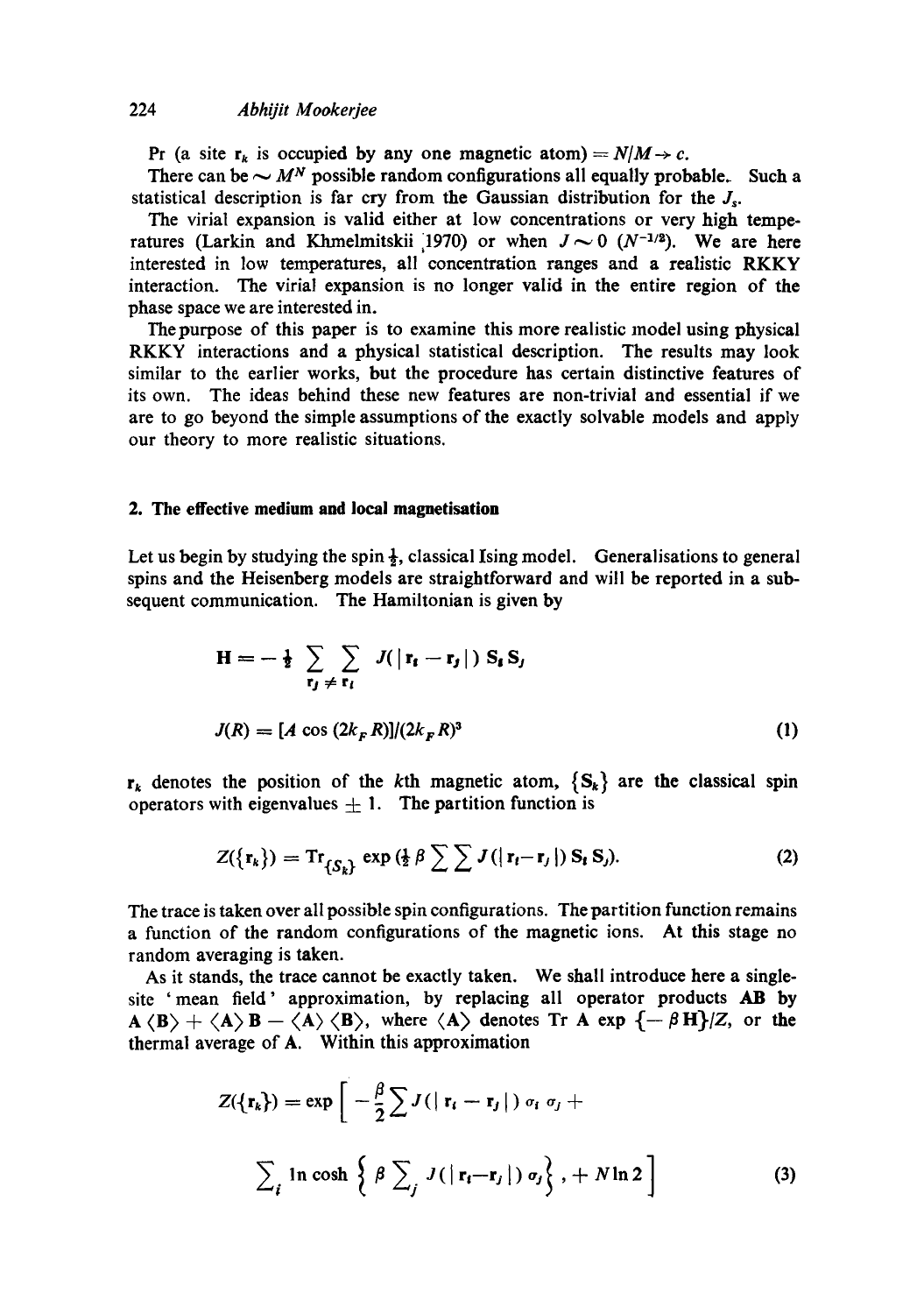**where** 

$$
\sigma_k = \langle S_k \rangle
$$

Thus the free energy is

$$
F(\lbrace \mathbf{r}_k \rbrace) = (1/2) \sum_i \sum_j J(|\mathbf{r}_i - \mathbf{r}_j|) \sigma_i \sigma_j
$$
  
- 
$$
-(1/\beta) \sum_i \ln \cosh \left\{ \beta \sum_j J(|\mathbf{r}_i - \mathbf{r}_j|) \sigma_j \right\}. \tag{4}
$$

We have shifted the zero of the free energy to eliminate the last constant term.

The interpretation of  $\sigma_{k}$  is important. In an ordered system we can define a homogeneous magnetisation per spin  $\sigma = \sigma_k = (1/N)\Sigma \sigma_i$ . In our system large scale inhomogeneities prevent us from introducing such a concept prior to averaging. We rather visualise the situation as follows: the net result of the random RKKY coupling is that each magnetic ion experiences a local random magnetic field, and then aligns itself to it. We shall call  $\sigma_k$  the *local* magnetisation. A study of local magnetisation necessarily involves the study of the probability densities of the local magnetic field. This interpretation links our work to that of Kaneyoshi (1976), Plefka (1976) and Thouless *et al* (1977). To find the stable phases we differentiate the free energy with respect to the local magnetisations:  $\partial F/\partial \sigma_k = 0$ . The consistent solution of these set of equations is:

$$
\sigma_k = \tanh\left[\beta \sum_i J(|\mathbf{r}_i - \mathbf{r}_k|) \sigma_i\right],\tag{5}
$$

for all k. If we differentiate this expression for  $\partial F/\partial \sigma_k$  again, it is straightforward to show that if  $k_B T > J^2(|r_1-r_j|)$  then only the solution  $\{\sigma_k=0\}$  of the set of equations (5) provide the local minimum of the free energy. For lower temperatures and low concentrations, any set of solutions which are not all zero provides the local minimum. Note however, that the sign of the various local magnetisations can be either  $+$  or  $-$ . There may be as many local magnetisations which are  $+$  as there are  $-$ . Thus, the total magnetisation may still be zero. Moreover, there may be several different configurations of non-zero solutions, which, at the same temperature may provide local minima for the free energy, and for each configuration the free energy may have the same value. This implies, that rather having a unique stable phase, there are a large number of metastable phases differing in local magnetisation configuration, each separated by an energy barrier. Edwards (1975) has already hinted at such a possibility. The spin glass phase may then consist of domains with differing local magnetisation configurations.

These local minima contrast with the saddle points of the averaged free energy in the Sherrington-Kirkpatrick approach.

Since the local magnetisations are still random, we need to find their probability densities. Let us call  $\sum K(|\mathbf{r}_i - \mathbf{r}_j|)$   $\sigma_i = x$ , where  $K(R) = J(R)/A$ , A being the constant of (1). The probability density is given by the radon transform

$$
P(x) = \sum_{r_1} \ldots \sum_{r_N} \Pr(\mathbf{r}_1 \ldots \mathbf{r}_N) \delta[x - \Sigma K (\mid \mathbf{r}_i - \mathbf{r}_j \mid) \sigma_j].
$$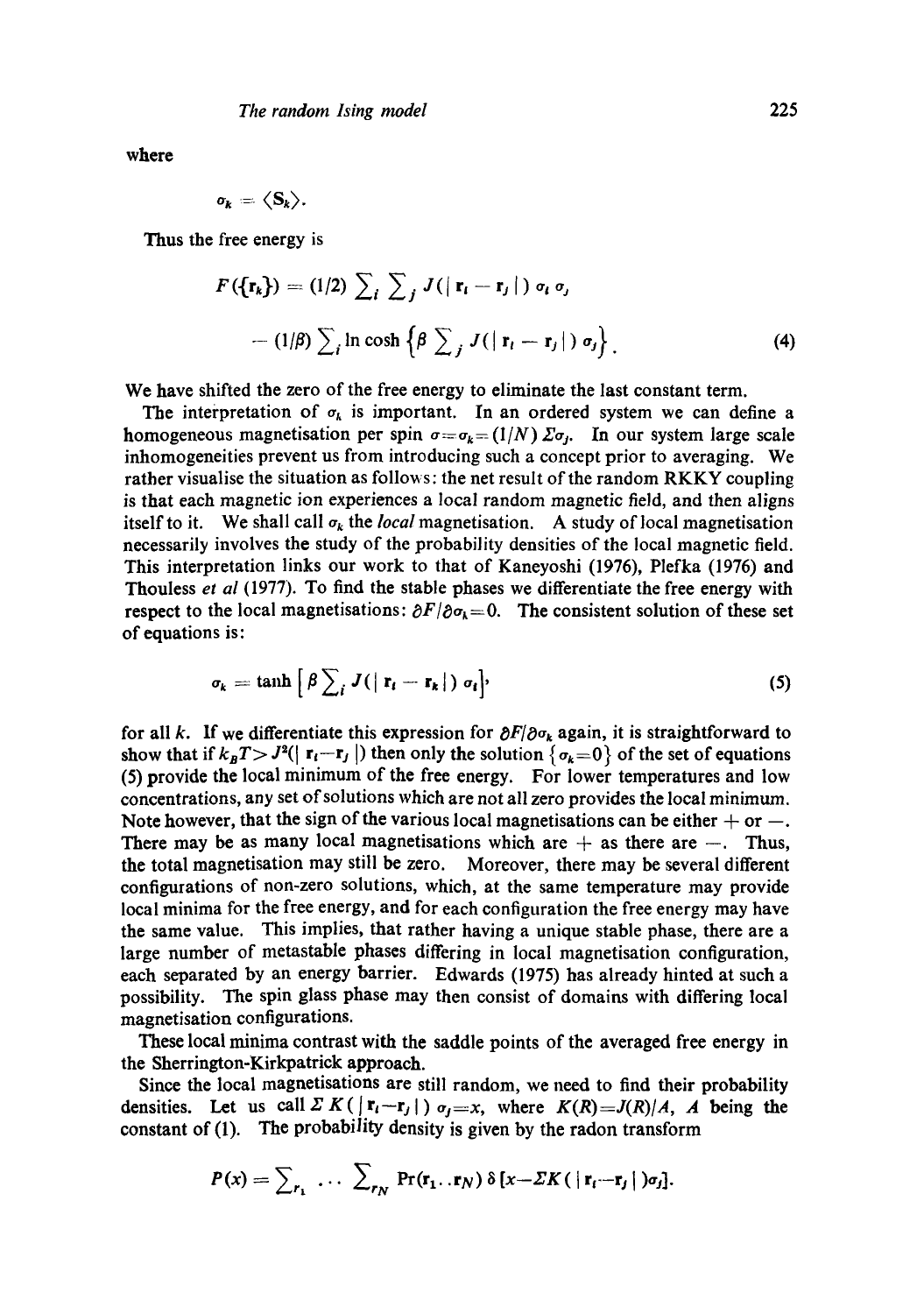In the thermodynamic limit:

$$
P(x) = \sum_{\mathbf{r_1}}^M \cdots \sum_{\mathbf{r_N}}^M (1/M)^N (2\pi)^{-1} \int dk \exp \left[i k \left\{ x - \Sigma K \left( \left| \mathbf{r_i} - \mathbf{r_j} \right| \right) \sigma_j \right\} \right].
$$

We cannot proceed without further approximations, because of the inextricable statistical interdependence of  $\sigma$ *j* and the  $J(|{\bf r}_i-{\bf r}_i|)$ . In the earlier works, since the interactions J were infinitely weak, in the thermodynamic limit  $\sigma_i$  was replaced by  $\tilde{\sigma}_j$  which is independent of  $J(|\mathbf{r}_i-\mathbf{r}_j|)$ . Here, however, we cannot do this; rather we shall follow an argument similar to Klein (1968).

$$
P(x) = (2\pi)^{-1} \int dk \exp(ikx) \sum_{\mathbf{r}_1} \cdots \sum_{\mathbf{r}_N} (1/M)^N
$$

$$
\int \cdots \int \int \prod dx_i \delta [x_i - \Sigma K (|\mathbf{r}_i - \mathbf{r}_j|) \sigma_j] \times
$$

$$
\exp [-ik \Sigma K (|\mathbf{r}_i - \mathbf{r}_j|) \tanh (\beta' x_j)].
$$

where  $\beta' = \beta A$ .

The approximation now entails the replacement of the 8-functions by their configuration averages.

$$
\langle \prod_i \delta [x_i - \Sigma K (|r_i - r_j|) \sigma_j] \rangle = \Pr(\{x_k\}).
$$

Let us assume first that there are no *statistical* correlations between the fields at different sites. The effect of such correlations lead to mictomagnetie dusters, and will be studied later. Pr  $({x_k}) = \Pi$  Pr  $(x_k)$ , and statistical homogeneity demands that Pr  $(x_k) = Pr(x)$  for all k. This yields an integral equation for  $P(x)$ .

$$
P(x) = (2\pi)^{-1} \int dk \exp (ikx) [1 - F(k)/M]^N
$$

where

$$
F(k) = \sum_{r}^{M} \int dz P(z) \left[1 - \exp \{-ikK(R) \tanh \beta' z\}\right].
$$
 (7)

In the thermodynamic limit

$$
P(x) = (2\pi)^{-1} \int dk \exp[ikx - cF(k)]. \qquad (8)
$$

The calculation of  $F(k)$  as in (7) is tough as it stands. However, one of the properties of the RKKY interaction is that the moments  $\sum K(R)^n$  decrease very rapidly with n. A specific estimate is discussed in the appendix. The  $n=3$  and 4, for example, are five and seven orders of magnitude smaller than the  $n=1$  term. Thus in (7) we shall expand the exponential and neglect all moments of *K(R)* from order three onwards. Such an approximation is certainly physically valid, depending as it is on the *nature*  of the decaying RKKY interaction. It is quite distinct from assuming the *.Is* to be Gaussian right from the start. The statistics arises from the random occupation of the sites. Our approximation does not tamper with that picture.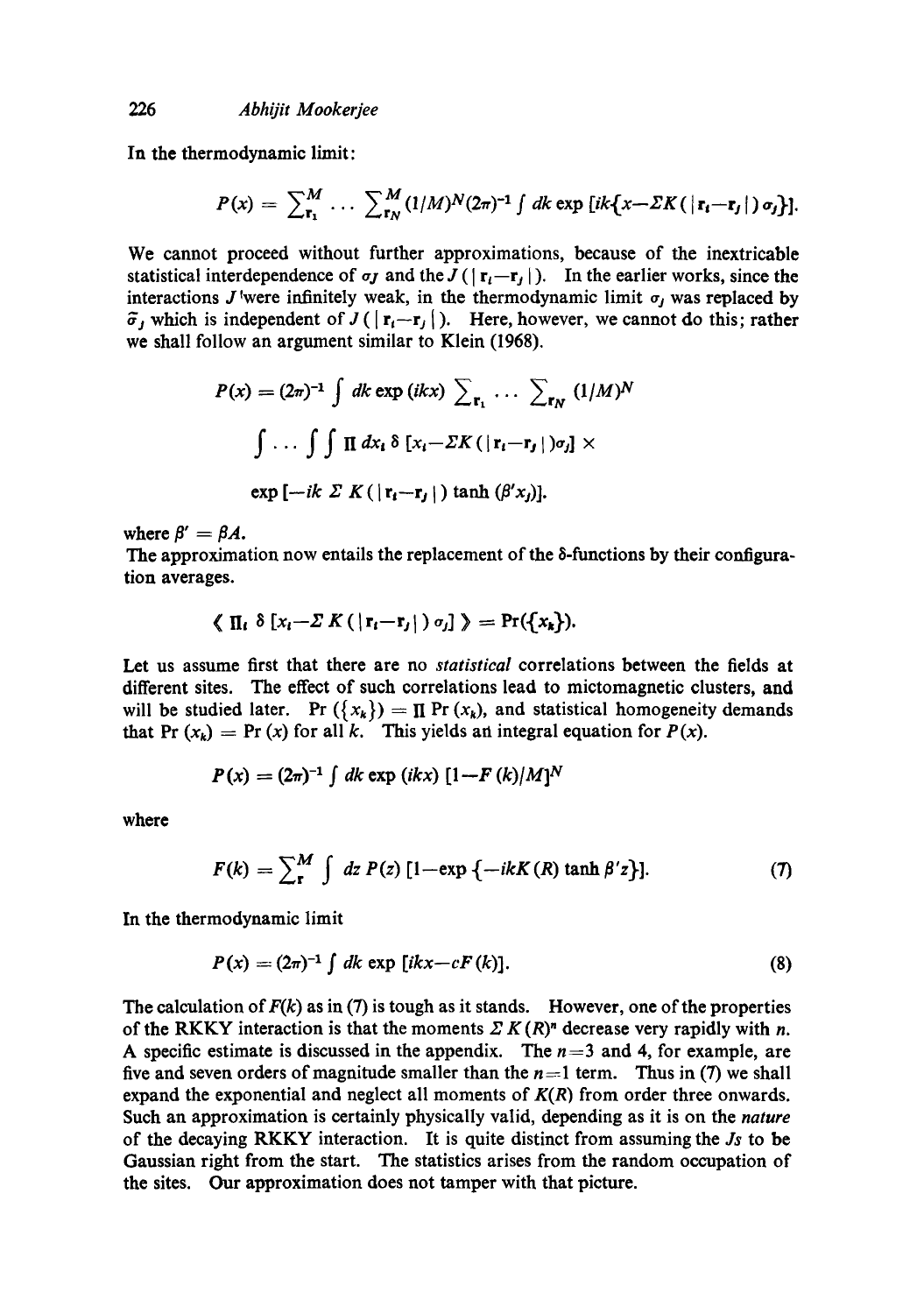Let us define

$$
\langle \sigma \rangle = m = \int dz P(z) \tanh (\beta' z), \qquad (9)
$$

**and** 

$$
\langle \sigma^2 \rangle = q = \int dz P(z) \tanh^2(\beta' z) \qquad K_0 = \Sigma K(R) \tag{10}
$$

$$
K_1^2 = \Sigma K^2(R),
$$

further assume that  $K_0 > 0$  (ferromagnetic case), so that

$$
P(x) = (2\pi c q K_1)^{-1/2} \exp [-(x-cK_0 m)^2/(2cK_1 q)]. \qquad (11)
$$

The Gaussian distribution contrasts with the Lorenzians predicted by Klein (1968) and Klein and Held (1975) and anticipated by Plefka (1976). A Lorenzian would have implied that the second moment of the RKKY is divergent, which is physically untrue. Substituting into (9) we get

$$
m = (1/\sqrt{2\pi}) \int dz \exp(-Z^2/2) \tanh[\beta(cJ_0m + \sqrt{cq} A_0z)]
$$
  
 
$$
q = 1 - (1/\sqrt{2\pi}) \int dz \exp(-Z^2/2) \operatorname{sech}^2 [\beta(cJ_0m + \sqrt{cq}A_0z)],
$$
 (12)

where  $J_0 = AK_0$  and  $A_0 = AK_1$ .

These equations are similar to those of the earlier workers, with  $cJ_0$  and  $cA_0^3$  replacing  $J_0$  and  $J^2$ . The scaling of both the mean and the variance linearly with the concentration arises naturally within the formalism, and does not require supplementary argument as in the earlier work. It must be emphasised again, that although the results look similar to earlier works, the procedure is throughout physical in its approximations, in its description of the statistics of the randomly placed magnetic ions.

## **3. The phases**

Solutions of (12) describe the possible 'phases' of the system. We note that  $m = q = 0$ is a possible solution. We shall describe such a phase as' paramagnetic '. Near the boundary of this phase in the  $c-T$  plane, assuming the phase transition to be of the second order, q and m are both small. Expanding (12) for small  $m, q$ 

$$
m [(1-cJ_0/k_B T) + c^2 J_0 A_0^2 q/(k_B T)^3 + c^3 J_0^3 m^2/3(k_B T)^3] = 0
$$
  
\n
$$
q [1 - cA_0^2/(k_B T)^2 + 2c^2 A_0^4 q/(k_B T)^4 + 4c^3 J_0^2 A_0^2 m^2/(k_B T)^2]
$$
  
\n
$$
-c^2 J_0^2 m^2/(k_B T)^2 = 0
$$

There are two possible solutions other than  $m = q = 0$ 

(i) 
$$
m = 0; q = [cA_0^2 - k_B^2 T^2]/(2c^2 A_0^2 / k_B^2 T^2).
$$
 (13)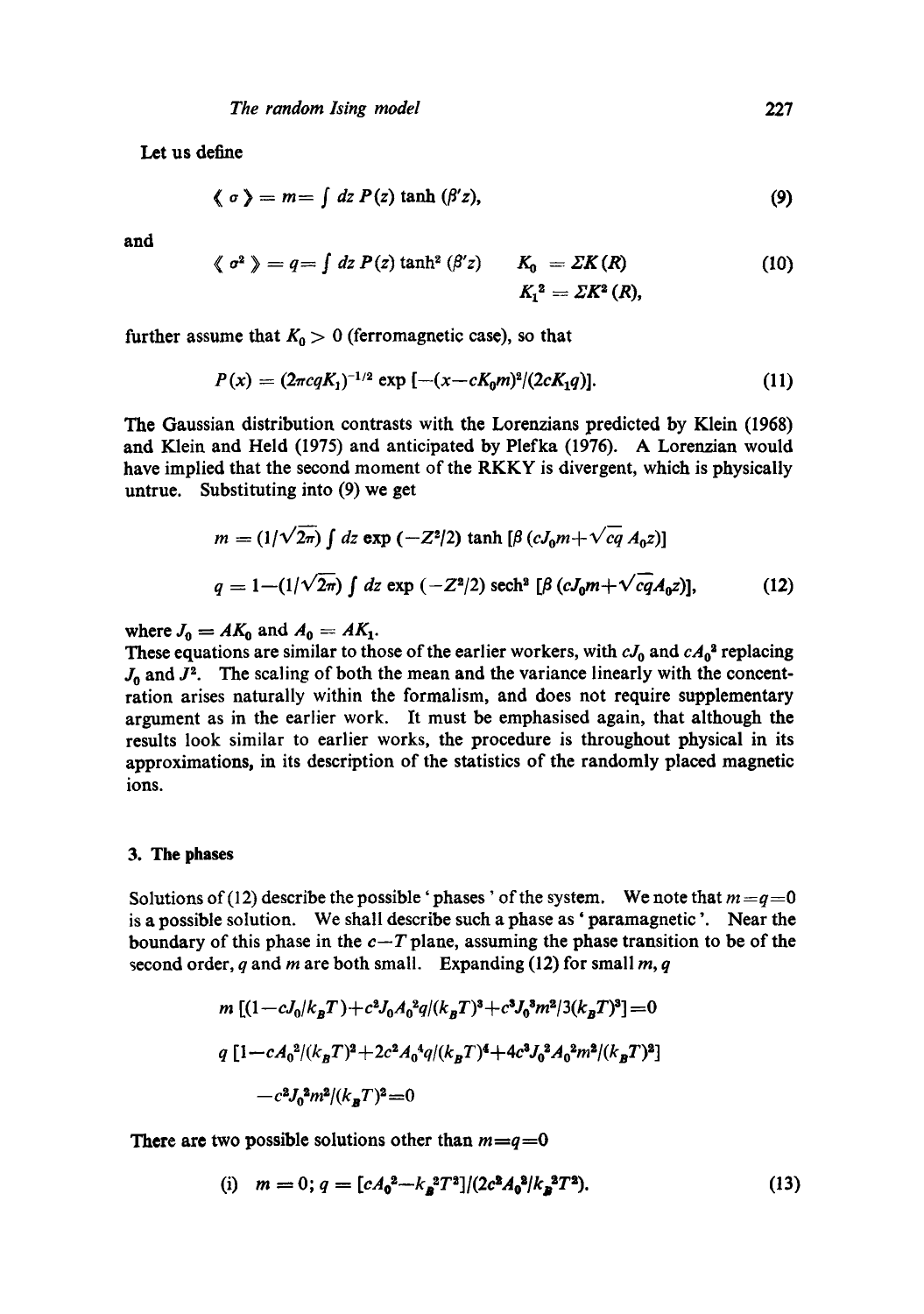Since  $q > 0$ , this solution is possible only if  $k_B T < \sqrt{c} A_0$ .

We shall call this phase the ' spin glass' phase, characterised as it is by a short range magnetic ordering without any long range ordering. The paramagneticspin glass phase boundary is the parabola  $k_B T = \sqrt{c} A_0$  and the critical temperature  $T_c = \sqrt{c} A_0/k_B$ . This agrees well with an experimental behaviour which went as  $c^{0.6}$ . (Mydosh 1974).

(ii) 
$$
q = (cJ_0 - k_BT)/[cJ_0(1 - cA_0^2/k_B^3T^3)(1 + cA_0^2/\{K_B^2T^2 - cA_0^2\})]
$$
  
\n
$$
m = (cJ_0 - k_BT)/[c^3J_0^3(\frac{1}{3} + cA_0^2/\{k_B^2T^2 - cA_0^2\})/k_B^2T^2].
$$
\n(14)

Again, since both q and  $m^2 > 0$ , this solution is only possible provided  $cJ_0 > k_B T$ . The ferromagnetic paramagnetic phase boundary is the straight line  $k_B T = c J_0$ . Again, this linear behaviour is in accord with experimental observations (Mydosh 1974).

The bi-critical point (where all the phases meet) is given by  $c_b = (A_0/J_0)^2$  and  $T_{b} = c_{b} J_{0}/k_{B}$ . In comparison with experimental situation, knowledge of  $c_{b}$ ,  $T_{b}$  will determine  $A_0$  and  $J_0$ .

Let us now examine the low temperature phases

$$
q = 1 - (1/\sqrt{2\pi})(k_B T/cA_0) \exp(-cJ_0^2 m^2/2A_0^2).
$$

Thus near  $T=0$ , as we approach the spin glass phase from the ferromagnetic side  $m \rightarrow 0$ , but  $q \rightarrow 1-k_BT/[\sqrt{2\pi}cA_0]$  which is not small.

Let us expand (12) around small m and  $q \approx 1, T \approx 0$ °K.

$$
m = \sqrt{(2/\pi)} \left[ \sqrt{c} J_0 m / A_0 - \frac{2}{3} (c J_0 m / A_0)^3 \right].
$$

One possible solution is  $m=0$ , which corresponds to the spin glass side. The other is

$$
m^2 = \left[\sqrt{c} J_0 / A_0 - \sqrt{(\pi/2)}\right] / \left[\frac{2}{3} (\sqrt{c} J_0 / A_0)^3\right]
$$

This solution corresponds to the ferromagnetic phase and is only possible if  $\sqrt{c}J_0/A_0 > \sqrt{\frac{1}{2}}\pi = 1.25$  or  $c > 1.25$   $c_b = c_0$ . If  $c < c_0$ , there are just not enough spins to induce a long-range order to set in. However, a word of caution here. Although we may assert the existence of  $c_0$ , we cannot be certain of its exact value. It interesting to note that a percolation theory prediction of the critical concentration is indeed higher.

## **4. The antiferromagnetic alloys**

In the above analysis we have assumed that  $K_0 > 0$ . If  $K_0 < 0$  then it is easy to see from (14) that  $m^2$  < 0, so that it is not possible to have a solution  $m \neq 0$  at any temperature. Such a situation might arise if the nearest neighbour distance in the alloys is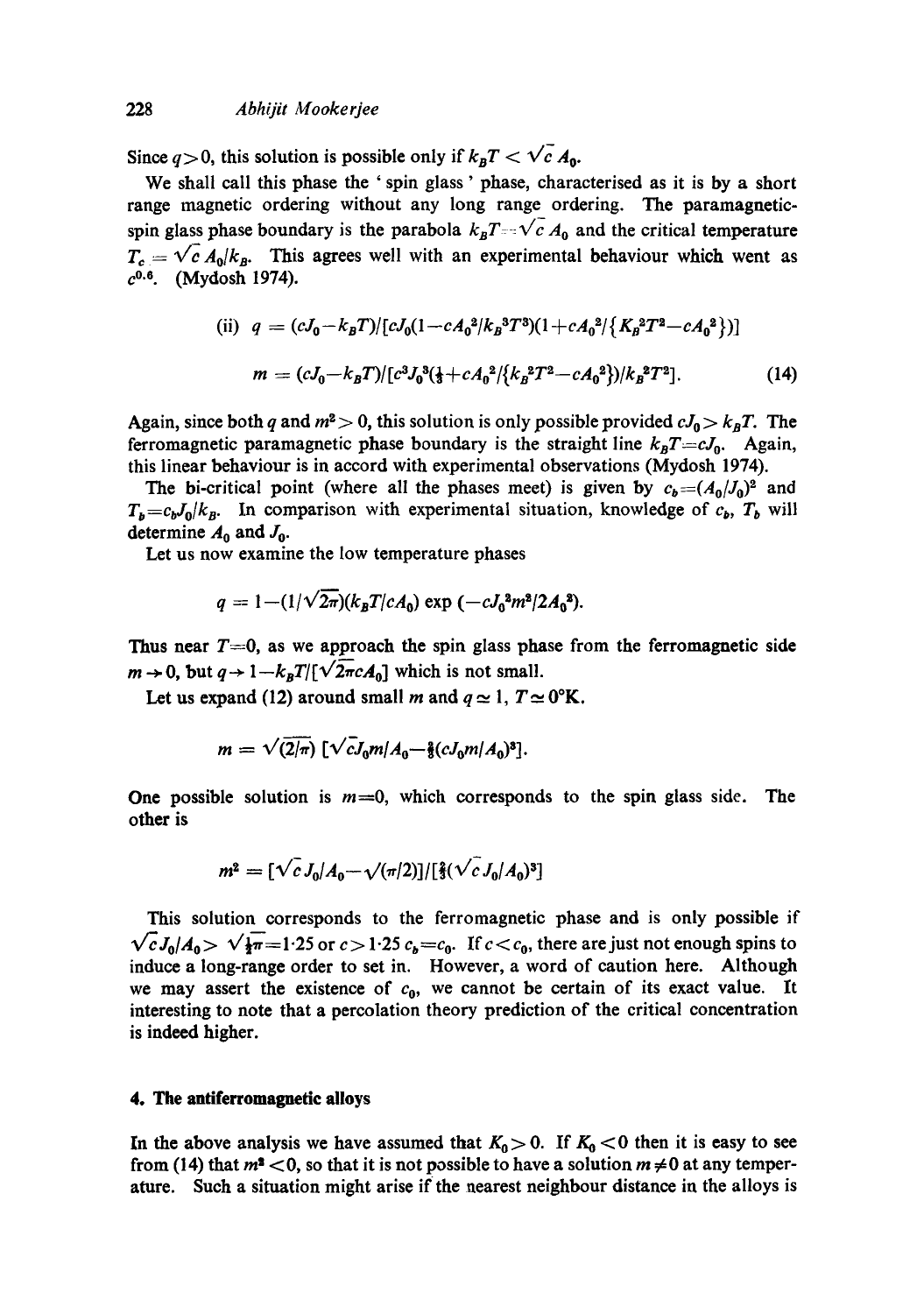

**Figure** 1. Phase diagram in the temperature-concentration plane.

such that the RKKY interaction tends to align the nearest neighbour spins in opposite directions. The low temperature, high concentration phase we expect is therefore antiferromagnetic rather than a ferromagnet. To examine such a phase we have to use a different order parameter. Taking our cue from the work on pure magnetic metals, let us choose this order parameter to be the staggered magnetisation.

Let us divide the underlying lattice into two sublattices  $A$  and  $B$  interpenetrating each other. They are such that if a site  $r_i$  belongs to one sublattice, its nearest neighbours belong to the other. Therefore,

$$
J\left(\left|\mathbf{r}_{i}-\mathbf{r}_{j}\right|\right)=J_{ij}^{(1)}\text{ if }\mathbf{r}_{i},\mathbf{r}_{j}\text{ lie in different sublattices,}
$$

 $= J_{tt}^{(2)}$  if they lie in the same sublattice.

In the antiferromagnetic case  $J_{ij}^{(1)} < 0$ , but  $J_{ij}^{(2)} > 0$ . It is now easy to check that  $J_0$ is indeed negative. An illustrative example is shown in the appendix.

We now define the local staggered spin operator

 $M_t = S_t$ , if  $r_t$  belongs to sublattice A

 $-$ S<sub>t</sub>, if  $r_t$  belongs to the sublattice B

and a staggered interaction

 $J^s$  ( $|\mathbf{r}_i-\mathbf{r}_j|$ ) = either  $-J_{ij}^{(1)}$  or  $J_{ij}^{(2)}$  depending on whether the two sites lie in different or the same sublattices. We can now satisfy ourselves that  $\Sigma J^s(R) > 0$ . The Hamiltonian may be written as

$$
\mathbf{H} = -\left(1/2\right) \sum_{\mathbf{r}_i} \sum_{\mathbf{r}_j} J_S\left(\left|\mathbf{r}_i - \mathbf{r}_j\right|\right) M_t M_j. \tag{15}
$$

If we compare this with the Hamiltonian of the ferromagnetic system (2), we note that they are identical with  $M_t$ ,  $JS_{tj}$  taking the plane of  $S_t J_{tj}$ , The entire analysis will then go over unchanged with the two new order parameters: staggered magnetisation  $m^s = [\langle M_i \rangle]$  and short-ranged magnetisation  $q^s = [\langle M_i \rangle^2]$  and  $J_0^s > 0$  replacing  $J_0$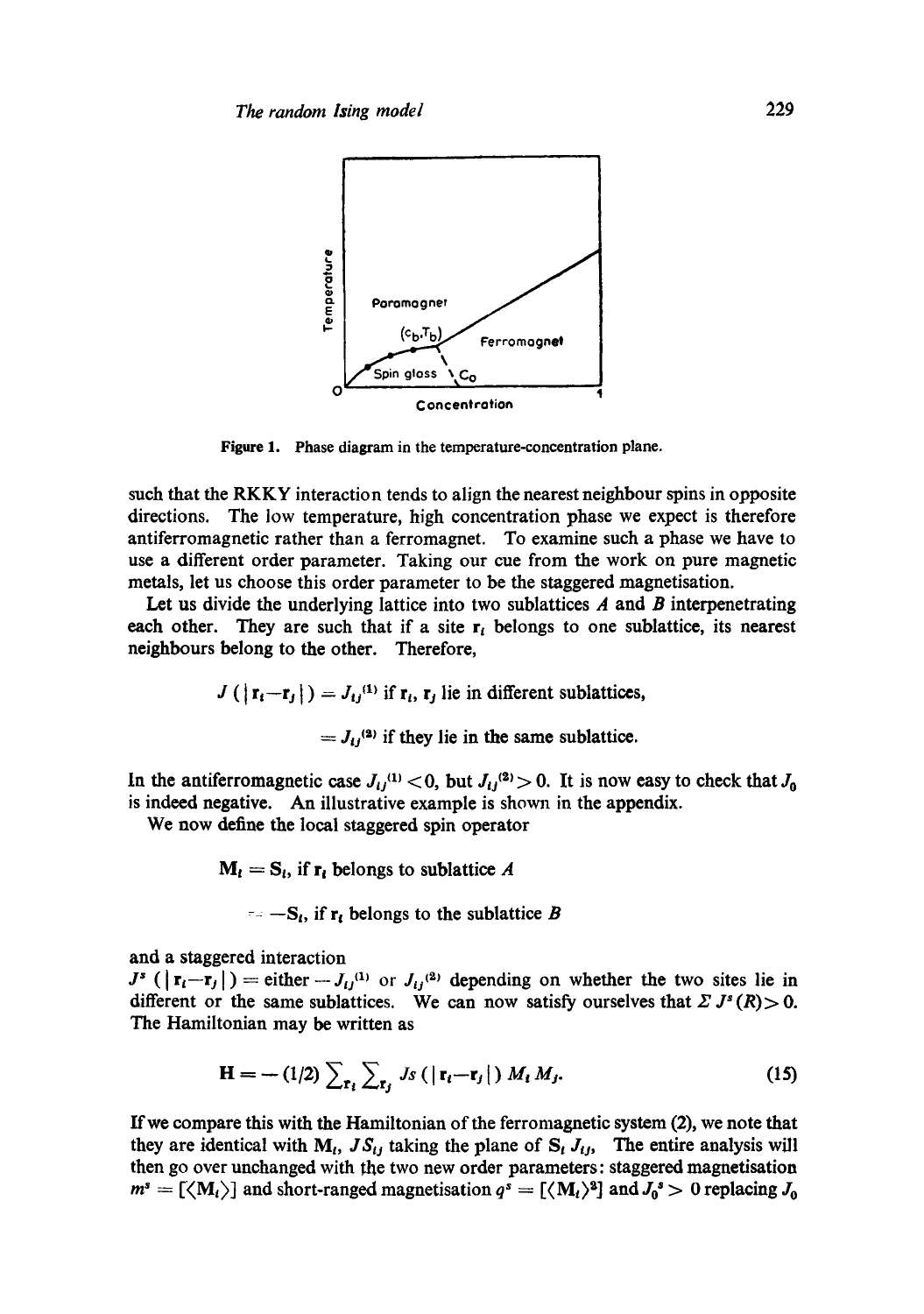(however  $A_0^2$  is the same for both the cases). The phase diagram is again identical. The three phases are: (i) the paramagnetic phase  $m^s = q^s = 0$  the (ii) antiferromagnetic phase  $m^s \neq 0$ ,  $q^s \neq 0$  and the (iii) antiferromagnetic spin glass phase  $m^s=0$ ,  $q^s\neq 0$ . Since in our present analysis we have taken the short range ordering to be really single site, we cannot distinguish between a ferromagnetic spin glass and an antiferromagnetic spin glass in this phase. In reality, we expect randomly oriented mictomagnetie clusters and these clusters will have an anti-ferromagnetic ordering. Note also, that it is not really necessary to have an underlying crystalline lattice. A randomly distorted network with its sites labelled by  $r_i$  can also be treated exactly similarly. The specific values of  $J_0$ ,  $A_0$ , etc will of course be different, depending on the amount of distortion. The ferromagnetic case presents no difficulty. In the antiferromagnetic case, there might be an ambiguity in assigning the network sites to the two subnetworks  $A$  and  $B$ . For example, if an odd member ring occurs (figure 2), then the site 5 for example can be assigned either to  $\vec{A}$  or to  $\vec{B}$ , if the site 1 is assigned to  $A$ . However, if the distortion is not much, such mismatches are rare and we can still visualise an antiferromagnetic phase, albeit with a few mismatches. Recently Agarwal and Mookerjee (1977) have used this idea of an antiferromagnetic spin glass phase to explain the experimentally observed (Hudgens 1975) magnetic behaviour of amorphous Ge films. The structure of amorphous Ge films is a fourfold coordinated random network and the spins arising out of the dangling bonds at the microvoids interact with one another via a short ranged antiferromagnetic super-exchange interaction mediated by the localised electronic overlaps.

## **5. Conclusion**

Starting from the physical RKKY interaction and a physical description of the disorder in the alloy, we have shown that under appropriate approximations which **are**  valid in the temperature range of interest, it is possible to set up a mean-field, effective medium theory exhibiting the three possible phases. These phases are stable, since the local magnetisations which characterise them properly *minimise the* free energy for all random configurations.

It is not certain whether a fluctuating exchange is necessary for the existence of a spin glass phase. In our theory only parameters Which enter the equations are the



**Figure 2. Odd membered rings in a distorted network, showing ambiguity ia subnetwork assignation.**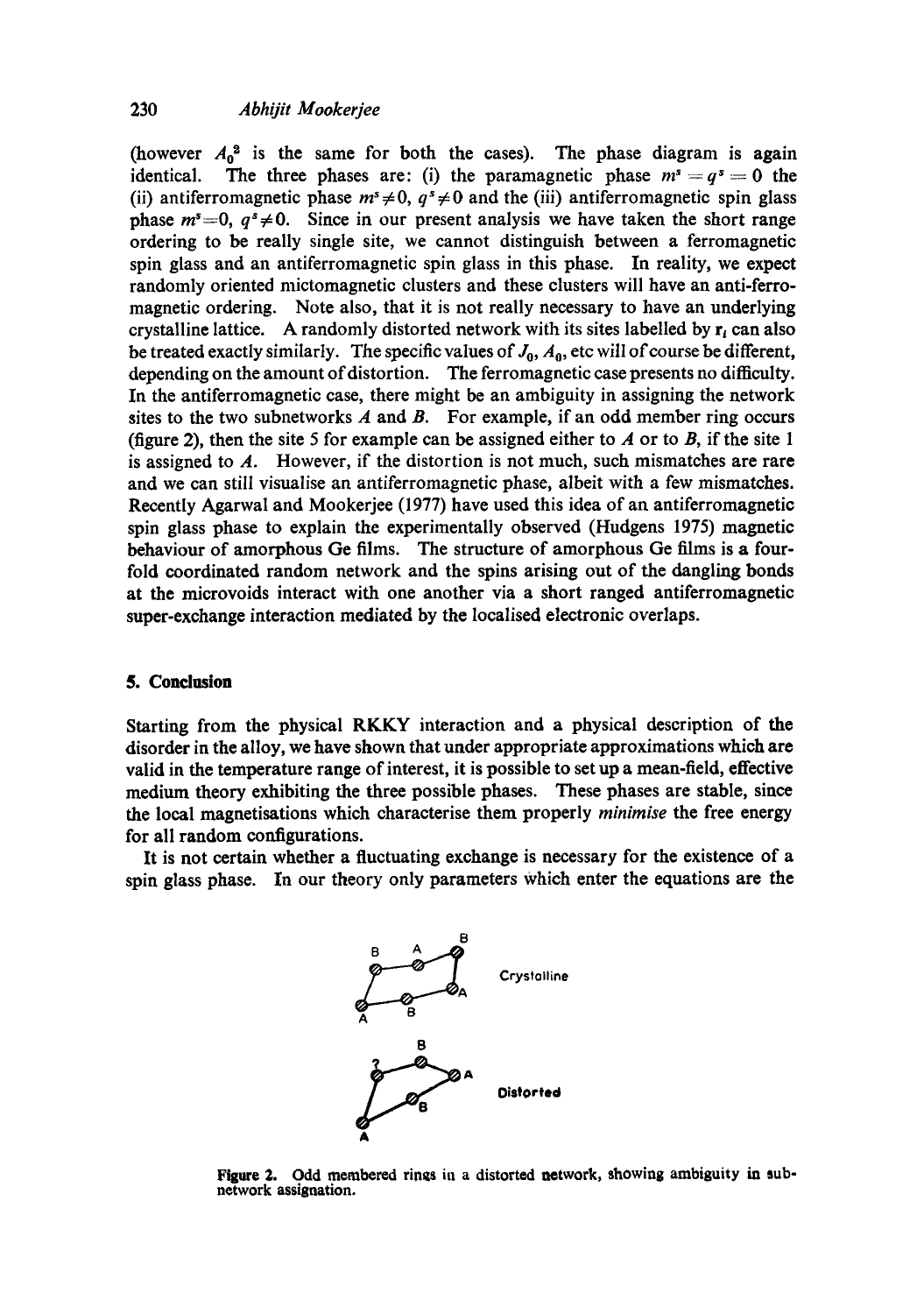#### *The random Ising model* 231

mean, variation and in better approximations only the higher moments of the interaction. Certain amorphous alloys tend to show behaviour like spin glasses (Korn 1965). The interaction in these are heavily damped. In the amorphous Ge too, the superexchange is not fluctuating. Although the existing unexplained magnetic behaviour of these films could be explained based on a spin glass model, enough experimental data are not available to confirm the model.

Our analysis is that for a random Ising model. A similar analysis will be reported in a subsequent communication, for Heisenberg models. Although the ideas and approximation schemes will be identical, the problem has specific features of its own.

### Acknowledgements

The major portion of this work was done in the International Centre for Theoretical Physics, Trieste, Italy. The author would like to thank Professor Abdus Salam, the IAE and the UNESCO for hospitality. Thanks are also due to Professors March and Stinchcombe for valuable criticism of this work. The author thanks the DST, India for financial assistance.

### **Appendix**

We want to estimate the spatial moments of the RKKY interaction for a particular model. If the underlying lattice is a simple cubic one, the nth neighbour shells are octahedra with six vertices, twelve edges with  $(n-1)$  sites and eight sides with  $\frac{1}{2}n^2$ (3/2)  $n+1$  sites. Thus if R is the nearest neighbour distance and

$$
\gamma = 2k_F R
$$
  
\n
$$
I_p = \Sigma J^p(R) = \Sigma (\cos^p \gamma)/\gamma^{3p}
$$
  
\n
$$
= \sum_{n=1}^{\infty} \left[ 6 (\cos \gamma n/\gamma n) p + 12 \sum_{r=1}^{n-1} \frac{\cos^p \{\gamma (r^2 + (n-r)^2)^{1/2}\}}{\{\gamma (r^2 + (n-r)^2)^{1/2}\}^{3p}} + 8 \sum_{r=1}^{n-1} \sum_{s=1}^{n-2} \frac{\cos^p \{\gamma (r^2 + s^2 + (n-r-s)^2)^{1/2}\}}{\{\gamma (r^2 + s^2 + (n-r-s)^2)^{1/2}\}^{3p}} \right].
$$

**Table 1.** The ratios  $I_P/I_1$  for the two cases ferromagnetic and antiferromagnetic alloys with simple cubic lattice.

| Case I |                      |                       | Case II                |                       |
|--------|----------------------|-----------------------|------------------------|-----------------------|
| P      | Numerical            | Approximation         | Numerical              | Approximation         |
|        | 1.0                  | 1-0                   | -10                    | $-1.0$                |
| 2      | $0.5 \times 10^{-2}$ | $0.62 \times 10^{-2}$ | $0.18 \times 10^{-3}$  | $0.21 \times 10^{-3}$ |
| 3      | $2.2 \times 10^{-6}$ | $2.34 \times 10^{-6}$ | $-1.95 \times 10^{-6}$ | $-2.0 \times 10^{-4}$ |
| 4      | $0.9 \times 10^{-7}$ | $0.9 \times 10^{-7}$  | $3 \times 10^{-9}$     | $3 \times 10^{-9}$    |